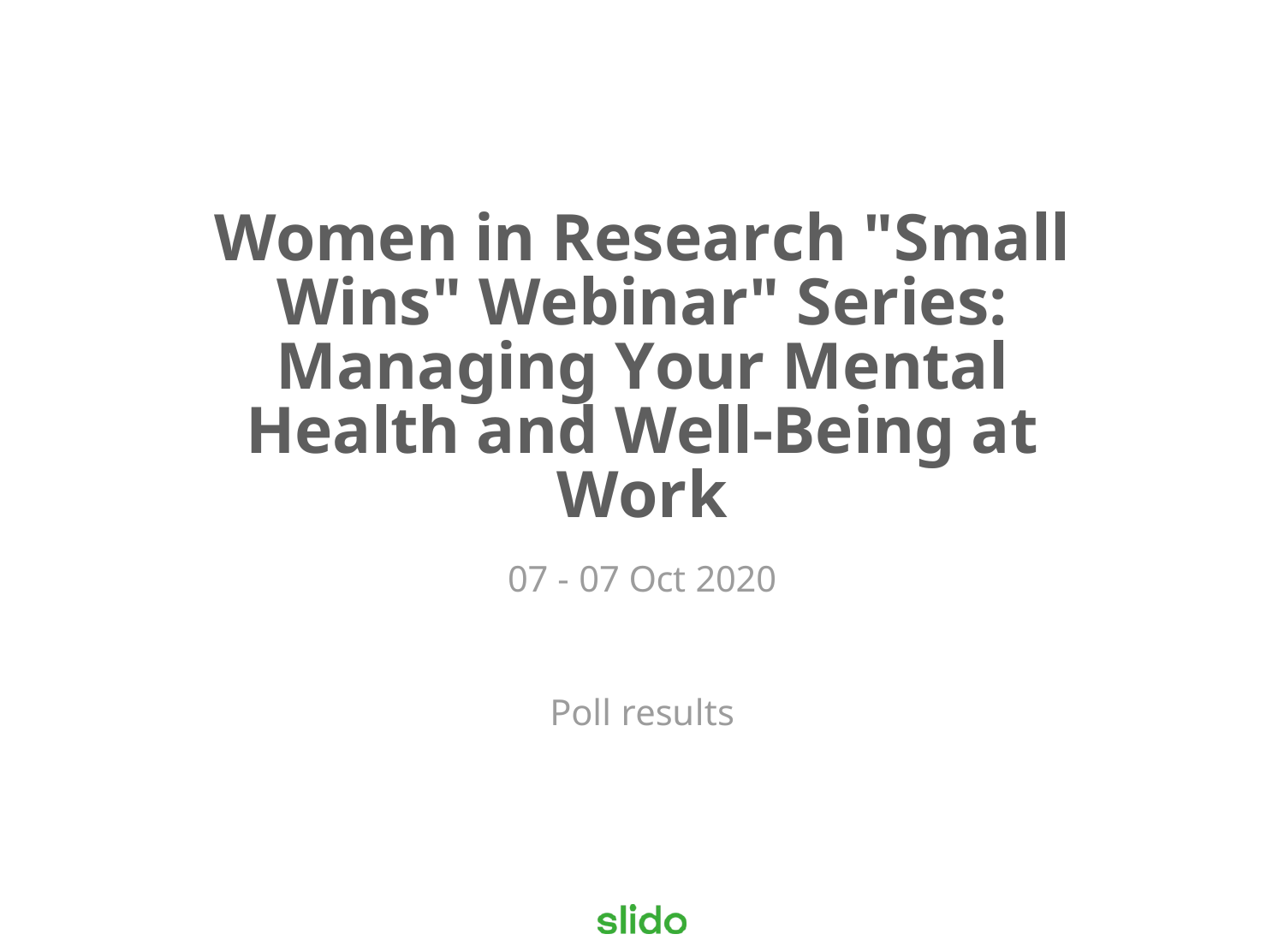### **Table of contents**

- If you have experienced stress or burnout during COVID-19, what factors have contributed to your experience?
- What are some ways you could show yourself greater self-compassion?
- What has helped support you during COVID-19?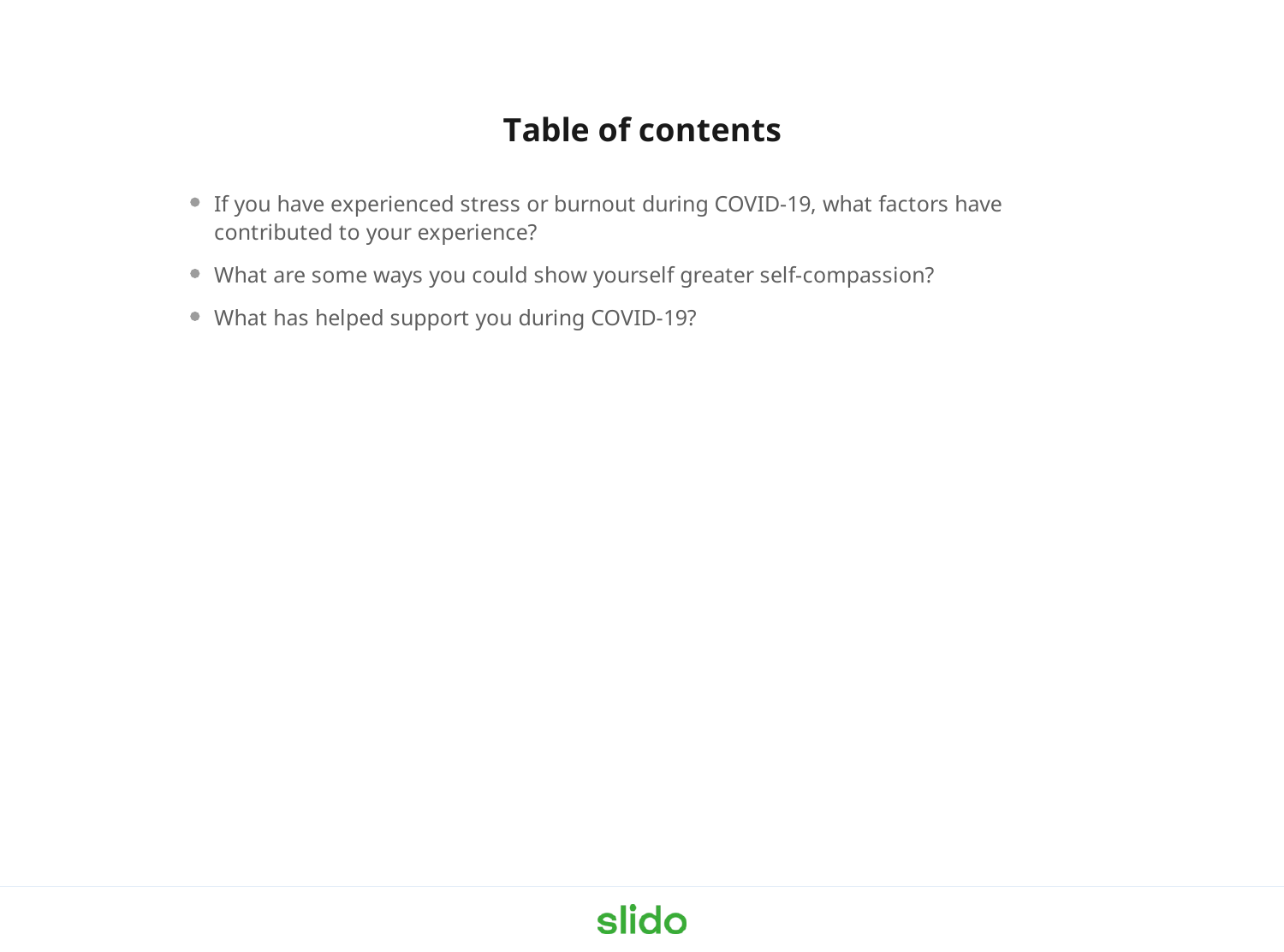**Wordcloud poll**

#### **If you have experienced stress or burnout during COVID-19, what factors have contributed to your experience?**



Uncertain information agree with survey results

# increased admin/logistics

**Teaching**

uncertainty in peronal li

limited boundaries Work/life segmentation

conflict

insecurity uncertainty regarding job

uncertainty

overseas bereavements

#### **Overload workload** Money partner's job loss

lack of appreciation

# **work-life balance**

illness

Childcare

## separated from loved ones

Uncertainty regarding cov

no gap between home& work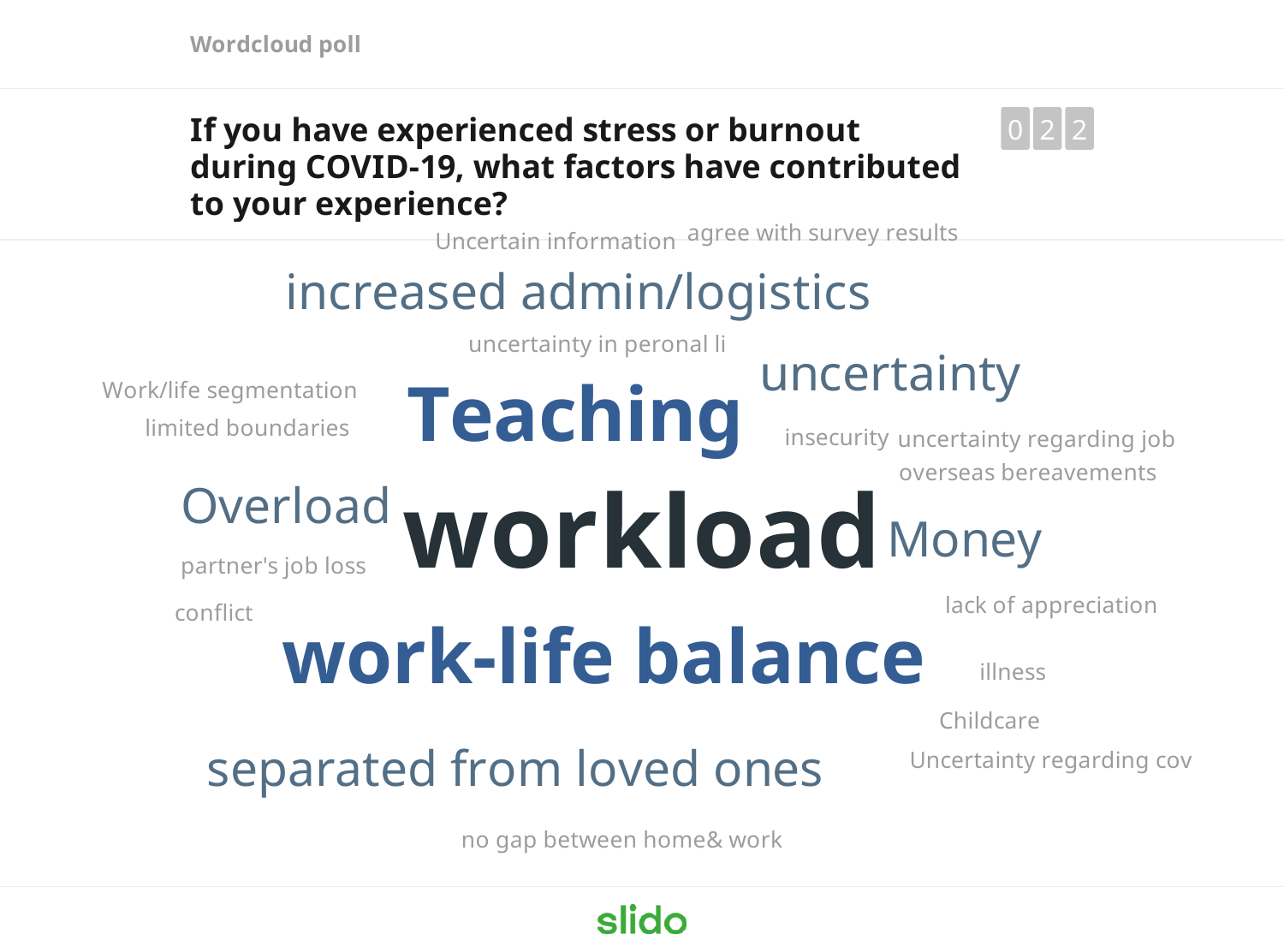#### **What are some ways you could show yourself greater self-compassion?**



- Accept positive feedback
- There is no 'fail' in my dictionary; just lessons. Life goes on with lessons I learnt.
- Celebrate success.
- step back
- Recognize small steps towards larger goals
- I don't feel I deserve it.
- time alone
- Time-out
- Treat myself fairer
- Make some time to put myself first
- daily reflection of 3 things I did well
- Acknowledge feelings
- Taking a moment before reacting negatively, and maybe reflecting on negative self thoughts.
- Acknowledging the difficulty of my work for me